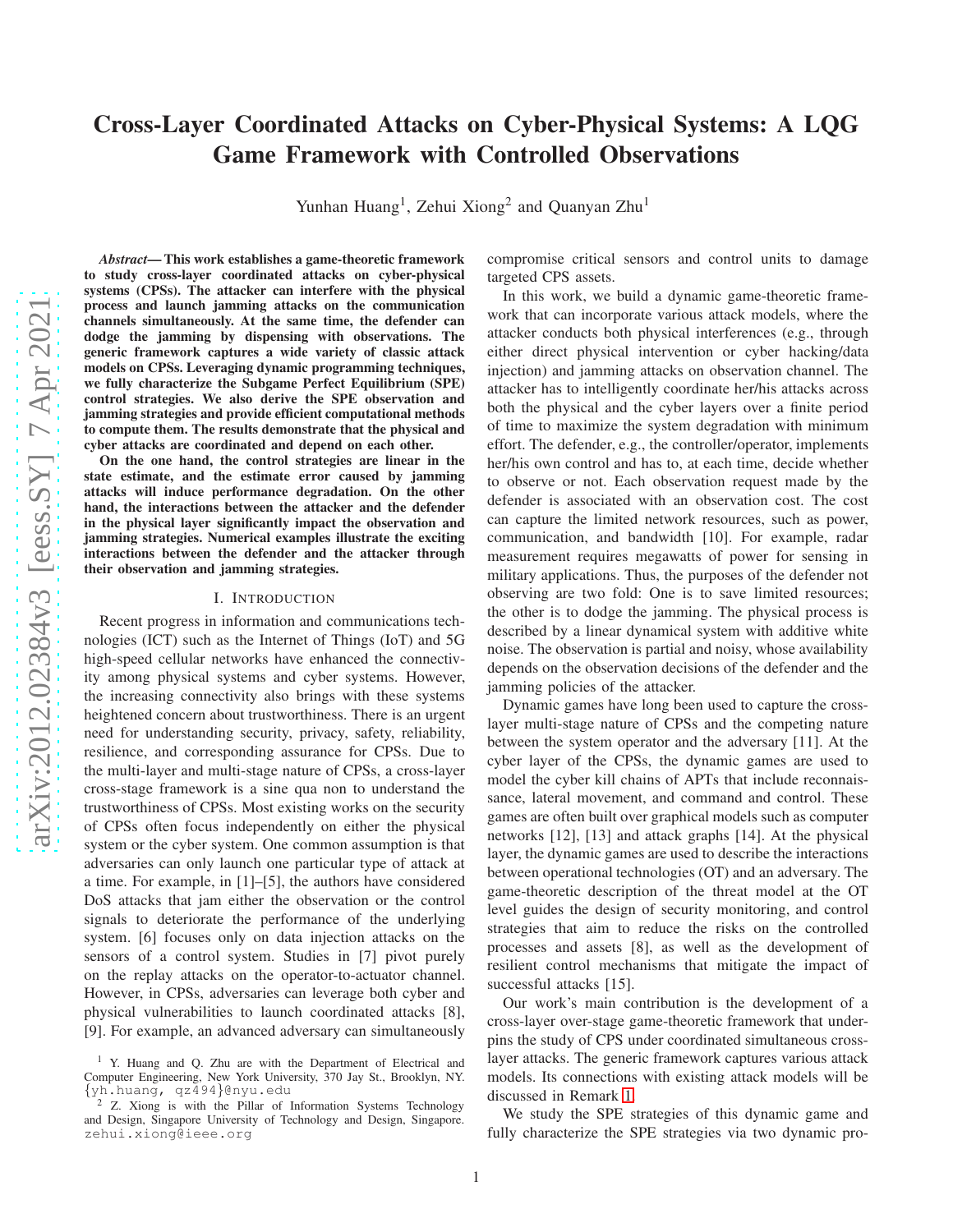gramming equations. The theoretical results show that the control strategies are linear in the state estimate. The control gain can be computed offline, independent of the observation and the jamming strategies. The effect of jamming attacks causes the estimation error and leads to significant system degradation. The capability of physical attacks also affects the jamming and observation decisions. The SPE strategies show that the defender does not observe when the observation cost surpasses system degradation caused by estimation error. When the attacker can deploy physical attacks with low costs, there is no incentive for the defender to observe even when the observation cost is zero. Otherwise, the attacker can leverage the observation to launch more accurate physical attacks. Besides, we show that the defender makes an observation even when the defender anticipates the jamming to incur a higher cost to the attacker. More results regarding the jamming and the observation decisions will be discussed in Section [III-B](#page-4-0) and Section [IV.](#page-7-0)

For the rest of the paper, Section [II](#page-1-0) provides a mathematical formulation of the problem. Section [III](#page-2-1) presents the theoretical results of the framework, their derivations, and computational methods. In Section [IV,](#page-7-0) we use case studies to illustrate the structures of the observation and jamming strategies.

#### II. PROBLEM FORMULATION

<span id="page-1-0"></span>We consider a linear dynamical system given by

<span id="page-1-1"></span>
$$
x_{n+1} = Ax_n + B^d u_n^d + B^a u_n^d + C w_n, \quad 0 \le n \le N - 1, \tag{1}
$$

where  $x_n \in \mathbb{R}^q$  is the q-dimensional state vector at time n; and  $u_n^d$ ,  $u_n^a$ ,  $w_n$  are vectors of dimensions less than or equal to q. Here,  $u_n^d$  is the control of the defender while  $u_n^d$  is that of the attacker. The system noise at time  $n$  is denoted by  $w_n$ . Moreover, A,  $B^d$ ,  $B^a$ , and C are matrices with appropriate dimensions. The capability of the attacker on affecting the state dynamics can be captured by the adversarial control matrix  $B^a$ . Here, we consider time-invariant system for notational simplicity, but all results in Section [III](#page-2-1) can be extended to the time-varying case without much endeavor. The associated observation system is

$$
\tilde{y}_n = Dx_n + Ev_n,
$$
\n
$$
y_n^d = h^d(i_n^d, i_n^a) \cdot \tilde{y}_n, \text{ and } y_n^a = h^a(i_n^d, i_n^a) \cdot \tilde{y}_n,
$$
\n(2)

where  $\nu$  and  $D$ ,  $E$  are vectors and matrices with appropriate dimensions. Here,  $i_n^d \in \{0, 1\}$  (resp.  $i_n^d \in \{0, 1\}$ ) is the observation (resp. jamming) decision made by the defender (resp. the attacker). We call  $\tilde{y}_n$  the information vector at time *n*. Whether or not the vector  $\tilde{y}_n$  is observed by the defender and the attacker is decided by the observation decision  $i_n^d$  and the jamming decision  $i_n^a$  according to the rule  $h : \{0, 1\} \times \{0, 1\} \rightarrow \{0, 1\}$ . We suppose, whenever the attacker chooses to jam the observation, the defender will receive no information. The attacker receives the same observation information as the defender does. In this case,  $h^d(i_n^d, i_n^a) = h^a(i_n^d, i_n^a) = i_n^d \cdot (1 - i_n^a)$ . Hence,  $y_n^d = y_n^a$  and so we use  $y_n$  instead in later discussions.

We introduce the notation  $X_n = \{x_0, \dots, x_n\}$  to denote the history of state trajectory up to time  $n$ . Similarly, we define  $U_n^d$ ,  $U_n^a$ ,  $I_n^d$ ,  $I_n^a$ ,  $W_n$ ,  $V_n$ ,  $Y_n^d$ , and  $Y_n^a$  for  $u_n^d$ ,  $u_n^a$ ,  $i_n^d$ ,  $i_n^a$ ,  $w_n$ ,  $v_n$ ,  $y_n^d$ , and  $y_n^a$ , respectively. The sequences  $W_{N-1}$  and  $V_{N-1}$ are independent stochastic processes with a joint Gaussian probability distribution described by  $\mathbb{E}[w_n] = \mathbb{E}[v_n] = 0$ ,  $\mathbb{E}[w_n w_{n'}] = \Sigma_s \delta(n - n'), \text{ and } \mathbb{E}[v_n v_{n'}] = \Sigma_o \delta(n - n'),$ where  $\delta(\cdot)$  is the Kronecker delta. The initial condition  $x_0$ , independent from the system noise and the observation noise, is Gaussian distributed with mean  $\bar{x}_0$  and variance  $\Sigma_0$ .

*Information:* The control sequences  $U_{N-1}^d$  (resp.  $U_{N-1}^a$ ) and the observation/jamming sequence  $I_{N-1}^d$  (resp.  $I_{N-1}^a$ ) are to be generated by the defender (resp. attacker). At time  $n$ , the observation  $i_n^d$  is made based on the information available to the defender, which is denoted by

$$
\mathcal{F}_n = \{I_{n-1}^d, I_{n-1}^a, U_{n-1}^d, U_{n-1}^a, Y_{n-1}\}, \quad n \ge 1,\tag{3}
$$

with  $\mathcal{F}_0 = \emptyset$ . So is the jamming decision  $i_n^a$ . The controls of both defender and attacker are made based on the information available at time  $n$  after the observation, which is denoted by

$$
\bar{\mathcal{F}}_n = \{ \mathcal{F}_n, I_n^d, I_n^a, Y_n \}. \tag{4}
$$

We assume that the state evolution equations, observation equations, noise statistics, cost functions of the controllers, and information structures of the controllers are part of common knowledge among the players. The game is hence a complete information game.

*Objectives/Targets:* The cost functional of the defender and the attacker, involving quadratic costs in state and their controls, as well as the observation and cost, can be written as

<span id="page-1-2"></span>
$$
F^{d}(\pi^{d}, \pi^{a}) = \mathbb{E}\left[\sum_{n=0}^{N-1} c_{n}(x_{n}, u_{n}^{d}, u_{n}^{a}, i_{n}^{d}, i_{n}^{a}) + x_{N}'Q_{N}x_{N}\right],
$$
\n(5)

where

$$
\begin{aligned} c_n(x_n, u_n^d, u_n^a, i_n^d, i_n^a) = & x_n'Q_nx_n + u_n^{d'}R_n^du_n^d - u_n^{a'}R_n^au_n^a \\ & + i_n^dO_n^d - i_n^aO_n^a, \end{aligned}
$$

is the instantaneous cost at stage  $n$ , and we have  $F^a(\pi^d, \pi^a) = -F^d(\pi^d, \pi^a)$ . Here, the matrices  $R_n^d$ ,  $R_n^a$  are positive definite, the matrix  $Q_n^d$  is positive semidefinite, and the scalars  $O_n^d$ ,  $O_n^a$  are nonnegative for  $n = 1, 2, \dots, N - 1$ . Here,  $O_n^d$  represents the observation cost for the defender while  $O_n^a$  denotes the jamming cost. For any matrix  $M$ ,  $M'$ indicates the transpose of  $M$ .

*Strategies:*  $\pi^d = (\mu^d, v^d)$  is the strategies of the defender, where  $\mu^d$  denotes the observation strategy and  $v^d$  denotes the control strategy. The strategy of the attacker, including the jamming strategy  $\mu^a$  and the control strategy  $\nu^a$ , are denoted by  $\pi^a = (\mu^a, \nu^a)$ . Given  $\pi^d$ , at stage *n*, the control and the observation decisions of the defender are generated as  $i_n^d = \mu_n^d(\mathcal{F}_n)$  and  $\mu_n^d = \nu_n^d(\bar{\mathcal{F}}_n)$ .

The defender aims to stabilize the system with minimum control effort and at the same time observe/sample economically. The attacker possesses an opposing objective, which is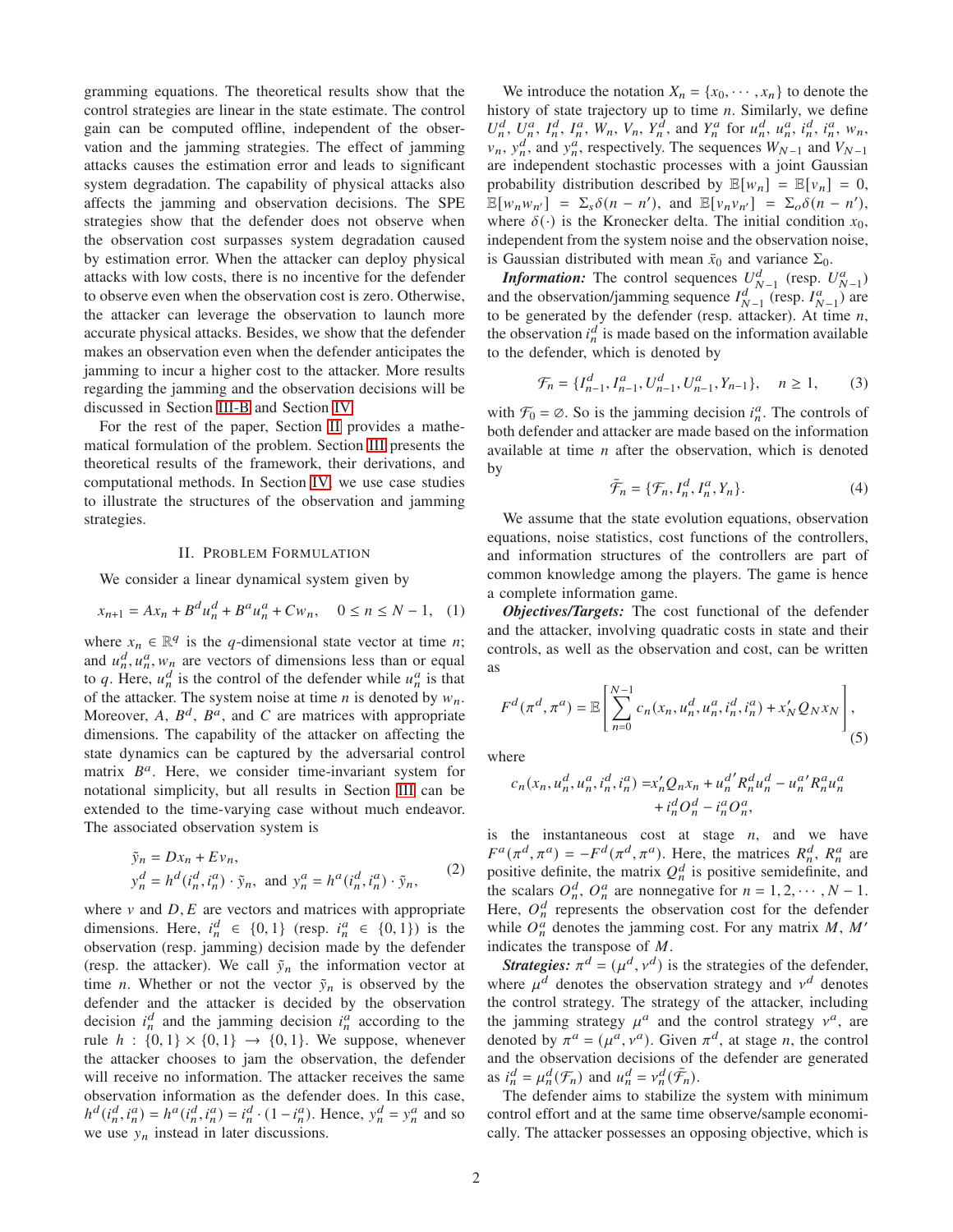to undermine the defender's effort by cross-layer coordinated attacks on both the physical layer and the communication layer. Here, we consider a zero-sum game where the defender and the attacker are strictly competitive. Our results in Section [III](#page-2-1) can be easily extended to a general sum setting.

<span id="page-2-0"></span>Remark 1. *The framework can also capture various attack* models. For example,  $R_n^a$  going to infinity means zero phys*ical attacks. Hence, the framework specializes to optimal jamming attacks studied in [3], [4]; Letting*  $B^a = B^d$ , we *can model false data injection attacks in the operator-toactuator channel [16]; With*  $h(i_d, i_a) = 1 - (1 - i_d)(1 - i_a)$ , *the framework describes pursuit-evasion type of security problems with controlled information [17], where detecting your opponent's location will expose your own location.*

## III. THEORETICAL RESULTS

<span id="page-2-1"></span>The non-hierarchical decision making between the defender and the attacker makes Nash equilibrium a natural solution concept for this game. In a Nash equilibrium, none of the players can get better off by unilaterally deviating from the equilibrium.

**Definition 1.** A strategy pair  $(\pi^{d*}, \pi^{a*})$  is called a Nash *equilibrium of the zero-sum dynamic game described by Equations* [\(1\)](#page-1-1) *to* [\(5\)](#page-1-2) *if*

$$
F^d(\pi^{d^*}, \pi^a) \le F^d(\pi^{d^*}, \pi^{a^*}) \le F^d(\pi^d, \pi^{a^*}),
$$

*for all*  $\pi^d \in \Pi^d$  and  $\pi^a \in \Pi^a$ , where  $\Pi^d(\Pi^a)$  is the strategy *space of the defender(attacker) that contains all possible strategies.*

The characterization and the computation of Nash equilibrium involve solutions of individual optimization problem for both the defender and the attacker. In a finite-horizon dynamic game, the characterization and the computation of the equilibrium are usually obtained by conducting backward induction, which gives rise to the concept of Subgame Perfect Nash Equilibrium (SPNE). The SPNE is a refinement of Nash equilibrium used in dynamic games with perfect information. A game with perfect information is a game where each player is perfectly informed of the history of what has happened so far, up to the point where it is her turn to move. Hence, this game is a game with perfect information. The expected cost-to-go of the defender conditioned on the information set from the beginning of time  $k$  to its terminal state at time  $N$  is

<span id="page-2-5"></span>
$$
f_k^d(\mathcal{F}_k) = \mathbb{E}\left[\sum_{n=k}^{N-1} c_n(x_n, u_n^d, u_n^a, i_n^d, i_n^a) + x_N' Q_N x_N \middle| \mathcal{F}_k\right],\tag{6}
$$

for  $k = 0, 1, \dots, N$ . The expected cost-to-go functional of the attacker is hence  $f_k^a(\overline{\mathcal{F}_k}) = -f_k^d(\overline{\mathcal{F}_k})$ . For each stage  $k$ , the defender and the attacker, their cost-to-go functional  $f_k^d$  and  $f_k^a$ , together with the strategies for future stages  $(\tilde{\pi}_k^d, \pi_{k+1}^d, \dots, \pi_{N-1}^d)$  and  $(\pi_k^a, \pi_{k+1}^a, \dots, \pi_{N-1}^a)$  constitute a subgame embedded in the original game in the original game. The original game is a subgame of itself when  $k = 0$ .

# Definition 2. *An equilibrium is an SPNE if and only if it is a Nash equilibrium in every subgame of the original game.*

An SPNE is a Nash equilibrium for the entire game since the entire game of also a subgame when  $k = 0$ . In this paper, we focus on studying the SPNE of the game. The complete characterization and the computation of the SPNE are conducted via two steps. The first is to characterize the SPNE control strategies from backward induction for all possible observation decision sequences. The second is to find the SPNE observation strategies based on the values under the SPNE control strategies computed in the first step.

## <span id="page-2-4"></span>*A. Control Strategies*

Suppose that we are given a sequence of observation decisions  $I_{N-1}^d$  and a sequence of jamming decisions  $I_{N-1}^a$ . Under control strategies  $v^d$  and  $v^a$ , the expected cost-togo starting from time  $k$  conditioning on the information available after the observation is

<span id="page-2-6"></span>
$$
V_k^d(\nu^d, \nu^a) = \mathbb{E}\left[\sum_{n=k}^{N-1} c_n(x_n, u_n^d, u_n^a, i_n^d, i_n^a) + x_N' Q_N x_N \middle| \overline{\tilde{\mathcal{F}}_k} \right].
$$
\n(7)

Let us define the SPNE cost-to-go value as  $V^d$ <sub>k</sub>  $^*(\bar{\mathcal{F}}_k)$  =  $\min_{v^d} V_k^d(v^d, v^{a*})$ , where  $v^a = \arg \max V_k^d(v^{a*}, v^a)$ . The complete solution of this problem requires the knowledge of 1) the SPNE control strategies at any stage 2) the SPNE expected cost of proceeding from any state at any time to the end. The main results for the SPNE control strategies are summarized in the following theorem.

**Theorem 1.** For any given observation sequence  $I_{N-1}^d$ and jamming sequence  $I_{N-1}^a$ , starting from any stage  $k =$  $0, 1, \cdots, N$ *, the SPNE cost-to-go value to the end is* 

<span id="page-2-2"></span>
$$
V_k^{d^*} = \mathbb{E}\left[x_k' L_k x_k \middle| \bar{\mathcal{F}}_k\right] + \sum_{n=k}^{N-1} \text{Tr}\,\Sigma_s C' L_{n+1} C
$$
  
+ 
$$
\sum_{n=k}^{N-1} \left(\text{Tr}\,P_n(\bar{\mathcal{F}}_n)\varphi_n + i_n^d O_n^d - i_n^a O_n^a\right),
$$
 (8)

*where*

$$
L_n = Q_n + A' \left( L_{n+1} - L_{n+1} \left[ B^d \quad B^a \right] M_n^{-1} \left[ \begin{matrix} B^{d'} \\ B^{a'} \end{matrix} \right] L_{n+1} \right) A, \tag{9}
$$

*for*  $n = 1, 2 \cdots, N - 1$  *with*  $L_N = Q_N$ *. The matrix* 

$$
M_n = \begin{bmatrix} R_n^d + B^{d'} L_{n+1} B^d & B^{d'} L_{n+1} B^a \\ B^{a'} L_{n+1} B^d & B^{a'} L_{n+1} B^a - R_n^a \end{bmatrix}
$$
 (10)

*is invertible provided that*  $R_n^a > B^a L_{n+1} B^a$  *for*  $k =$  $0, 1, \cdots, N-1.$ 

*At each stage* 𝑛*, the SPNE control strategies of the defender and the attacker take the form of the linear state feedback control laws*

<span id="page-2-3"></span>
$$
\begin{bmatrix} u_n^{d^*} \\ u_n^{a^*} \end{bmatrix} = -M_n^{-1} \begin{bmatrix} B^{d'} \\ B^{a'} \end{bmatrix} L_{n+1} A \hat{x}_n, \tag{11}
$$

where the estimator  $\hat{x}_n = \mathbb{E} \left[ x_n | \tilde{\mathcal{F}}_n \right]$  is given by a Kalman*type linear filter [18] operating on the observation data*  $Y_n$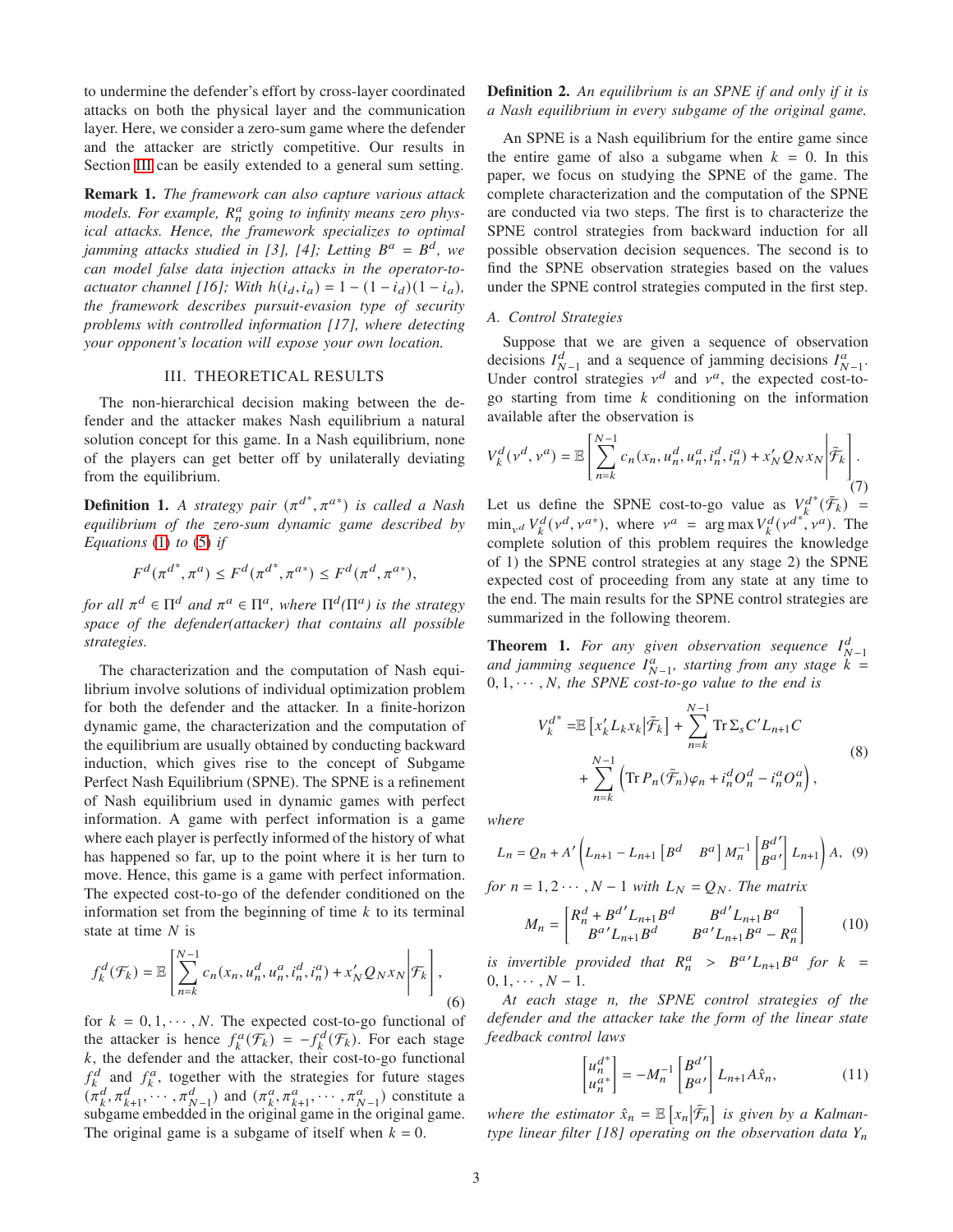decided by  $I_n^d$  and  $I_n^a$ . The covariance of the estimation error *associated with the filter*  $P_n(\bar{\mathcal{F}}_n) = \mathbb{E} \left[ (x_n - \hat{x}_n)(x_n - \hat{x}_n)' \right]$ *can be propagated as*

<span id="page-3-3"></span>
$$
P_n(\bar{\mathcal{F}}_n) =
$$
\n
$$
\begin{cases}\nAP_{n-1}(\bar{\mathcal{F}}_{n-1})A' + C\Sigma_s C', & \text{if } h(i_n^d, i_n^a) = 0, \\
(\text{Id} - G_n D) (AP_{n-1}(\bar{\mathcal{F}}_{n-1})A' + C\Sigma_s C') \times \\
(\text{Id} - G_n D)' + G_n E \Sigma_o E' G'_n, & \text{if } h(i_n^d, i_n^a) = 1,\n\end{cases}
$$
\n(12)

*where* 𝐺<sup>𝑛</sup> *can be recognized as one of the usual Kalman filter gains with*

$$
G_n = (AP_{n-1}(\overline{\mathcal{F}}_{n-1})A' + C\Sigma_s C') D' \times
$$
  
\n
$$
\left[ D \left( AP_{n-1}(\overline{\mathcal{F}}_{n-1})A' + C\Sigma_s C' \right) D' + E\Sigma_o E' \right]^{-1}.
$$

*Here, the observation effect coefficients*  $\varphi_n$  *in Equation* [\(8\)](#page-2-2) *is given as*

<span id="page-3-0"></span>
$$
\varphi_n = A' L_{n+1} \left[ B^d \quad B^a \right] M_n^{-1} \begin{bmatrix} B^{d'} \\ B^{a'} \end{bmatrix} L_{n+1} A. \tag{13}
$$

*Proof.* The proof is conducted by backward induction. When  $k = N$ , there are no control strategies involved at this stage. Hence, we have

$$
V_N^{d\; *}(\bar{\mathcal F}_N)=V_N^d(\bar{\mathcal F}_N)=\mathbb E\left[x_N'Q_Nx_N\left|\bar{\mathcal F}_N\right.\right].
$$

which agrees with Equation [\(8\)](#page-2-2). We demonstrate that Equa-tions [\(8\)](#page-2-2) to [\(13\)](#page-3-0) hold when  $k = N - 1$ . By definition, we have

<span id="page-3-1"></span>
$$
V_{N-1}^{d}^{*} = \min_{u_{N-1}^{d} u_{N-1}^{a}} \mathbb{E}\Big[x_{N-1}^{'}Q_{N-1}x_{N-1} + u_{N-1}^{d'}R_{N-1}^{d}u_{N-1}^{d}\Big] - u_{N-1}^{a'}R_{N-1}^{a}u_{N-1}^{a} + i_{N-1}^{d}O_{N-1}^{d} - i_{N-1}^{a}O_{N-1}^{a} + x_{N}'L_{N}x_{N}\Big|\overline{\mathcal{F}}_{N-1}\Big].
$$

Substituting  $X_N = Ax_{N-1} + B^d u_{N-1}^d + B^a u_{N-1}^a + C w_{N-1}^a$ , (14) carrying out the expectation, minimizing over  $u_{N-1}^d$ , and maximizing over  $u_{N-1}^a$  yield the SPNE control for this stage

<span id="page-3-4"></span>
$$
u_{N-1}^{d^*}{}^* = -(R_{N-1}^d + B^{d'} L_N B^{d})^{-1} B^{d'} L_N (A \hat{x}_{N-1} + B^a u_{N-1}^a)^*,
$$
  
\n
$$
u_{N-1}^{a^*}{}^* = -(B^{a'} L_N B^a - R_{N-1}^a)^{-1} B^{a'} L_N (A \hat{x}_{N-1} + B^d u_{N-1}^d)^*.
$$
\n(15)

Solving the two linear equations yields Equation [\(11\)](#page-2-3) for the case of  $n = N - 1$ . Substituting the SPNE control back into Equation [\(14\)](#page-3-1) gives

<span id="page-3-2"></span>
$$
V_{N-1}^{d}^* =
$$
  
\n
$$
\mathbb{E}\Big[x'_{N-1} (Q_{N-1} + A'L_N A)x_{N-1} - \hat{x}'_{N-1}A'L_N [B^d \t B^a] M_{N-1}^{-1} \Big[\frac{B^{d'}}{B^a'}\Big] L_N A \hat{x}_{N-1}
$$
\n
$$
+ i_{N-1}^d O_{N-1}^d - i_{N-1}^a O_{N-1}^a \Big|\tilde{\mathcal{F}}_{N-1}\Big] + \text{Tr} \Sigma_s C'L_N C,
$$
\n(16)

where we have used the fact that  $\mathbb{E}\left[w'_{N-1}C'L_NCw_{N-1}\right] =$  $Tr \sum_{s} C' L_{N-1} C$ . The expectation in Equation [\(16\)](#page-3-2) must still be specified for the quadratic term involving  $\hat{x}_{n-1}$ . For any random vector  $x$  and any appropriately dimensioned matrix  $M$ , we have the relation

$$
\mathbb{E}[x'Mx] = \bar{x}'M\bar{x} + \mathbb{E}[(x-\bar{x})'M(x-\bar{x})],
$$

where  $\bar{x} = \mathbb{E}[x]$ . Applying this relation to the quadratic term involving  $\hat{x}_{n-1}$  Equation [\(16\)](#page-3-2) yields

$$
\begin{split} &V_{N-1}^{d}\overset{*}{=}\\ &\mathbb{E}\bigg[x_{N-1}^{\prime}L_{N-1}x_{N-1}+(x_{N-1}-\hat{x}_{N-1})^{\prime}A^{\prime}L_{N}\left[B^{d}~~B^{a}\right]\times\\ &M_{N-1}^{-1}\begin{bmatrix}B^{d^{\prime}}\\B^{a^{\prime}}\end{bmatrix}L_{N}A(x_{N-1}-\hat{x}_{N-1})\bigg|\tilde{\mathcal{F}}_{N-1}\bigg]+i_{N-1}^{d}O_{N-1}^{d}\\ &-i_{N-1}^{a}O_{N-1}^{a}+\text{Tr}\Sigma_{s}C^{\prime}L_{N}C. \end{split}
$$

Using the definition of  $P_{N-1}(\bar{\mathcal{F}}_{N-1})$  gives

$$
V_{N-1}^d^* = \mathbb{E}\Big[x'_{N-1}L_{N-1}x_{N-1}\Big|\bar{\mathcal{F}}_{N-1}\Big] + i_{N-1}^d O_{N-1}^d
$$
  
-  $i_{N-1}^a O_{N-1}^a + \text{Tr}\Sigma_s C' L_N C + \text{Tr} P_{N-1}(\bar{\mathcal{F}}_{N-1})\varphi_{N-1},$ 

which agrees with Equation [\(8\)](#page-2-2), and  $\varphi_{N-1}$  satisfies Equa-tion [\(13\)](#page-3-0). The propagation of  $P_n(\bar{\mathcal{F}}_n)$  in Equation [\(12\)](#page-3-3) follows the results of [19]. Thus, we have shown that Equations [\(8\)](#page-2-2) to [\(13\)](#page-3-0) hold for  $k = N - 1$ . Suppose that the claims Equations [\(8\)](#page-2-2) to [\(13\)](#page-3-0) hold for an arbitrary  $k + 1 \leq N$ . By definition of  $V_k^d$  and the tower property of conditional expectation [20], we have

$$
V_{k}^{d}(v^{d}, v^{a}) = \mathbb{E}\left[ (x_{k}'Q_{k}x_{k} + u_{k}^{d'}R_{k}^{d}u_{k}^{d} - u_{k}^{a'}R_{k}^{a}u_{k}^{a} + i_{k}^{d}O_{k}^{d} + i_{k}^{a}O_{k}^{a}) + V_{k+1}^{d}(\bar{\mathcal{F}}_{k+1})\bigg|\bar{\mathcal{F}}_{k}\right].
$$

An application of dynamic programming techniques yields

$$
V_{k}^{d^{*}}(\bar{\mathcal{F}}_{k})
$$
\n
$$
= \min_{u_{k}^{d}} \max_{u_{k}^{a}} \mathbb{E}\left[x_{k}^{'}Q_{k}x_{k} + u_{k}^{d'}R_{k}^{d}u_{k}^{d} - u_{k}^{a'}R_{k}^{a}u_{k}^{a} + i_{k}^{d}O_{k}^{d}\right]
$$
\n
$$
+ i_{k}^{a}O_{k}^{a} + V_{k+1}^{d^{*}}(\bar{\mathcal{F}}_{k+1})\left|\bar{\mathcal{F}}_{k}\right|
$$
\n
$$
= \sum_{n=k+1}^{N-1} \left[ \text{Tr}\left(P_{n}(\bar{\mathcal{F}}_{n})\varphi_{n} + \Sigma_{s}C'L_{n+1}C\right) + i_{n}^{d}O_{n}^{d} - i_{n}^{a}O_{n}^{a}\right]
$$
\n
$$
+ \min_{u_{k}^{d}} \max_{u_{k}^{a}} \mathbb{E}\left[x_{k}^{'}Q_{k}x_{k} + u_{k}^{d'}R_{k}^{d}u_{k}^{d} - u_{k}^{a'}R_{k}^{a}u_{k}^{a} + i_{k}^{d}O_{k}^{d}\right]
$$
\n
$$
+ i_{k}^{a}O_{k}^{a} + x_{k+1}^{'}L_{k+1}x_{k+1}\left|\bar{\mathcal{F}}_{k}\right|.
$$

The remaining proof, which deals the minimax term, is identical to the proof for the case when  $k = N-1$ . Now it remains to show that  $M_n$  is invertible when  $R_n^a > B^{a'} L_{n+1} B^a$ . The matrix  $M_n$  is invertible, provided that the Schur complement [21],

$$
S_C \equiv B^{a'} L_{n+1} B^a - R_n^a - B^{a'} L_{n+1} B^d \times
$$
  

$$
(R_n^d + B^{d'} L_{n+1} B^d)^{-1} B^{d'} L_{n+1} B^a,
$$

is invertible. Clearly, the Schur complement  $S_C$  is a real, symmetric matrix. And  $R_n^a > B^{a'} L_{n+1} B^a$  guarantees that the Schur complement  $S_C$  is negative definite, hence invertible.  $\Box$ 

**Remark 2.** It is required to calculate the matrix inverse  $M_n^{-1}$ . *The Schur complement of the bottom-right-corner block in the*  $M_n$  matrix is the real, symmetric matrix

$$
S_B(L_{n+1}) = R_n^d + B^{d'} L_{n+1} B^d + B^{d'} L_{n+1} B^a \times
$$
  

$$
(R_n^a - B^{a'} L_{n+1} B^a)^{-1} B^{a'} L_{n+1} B^d,
$$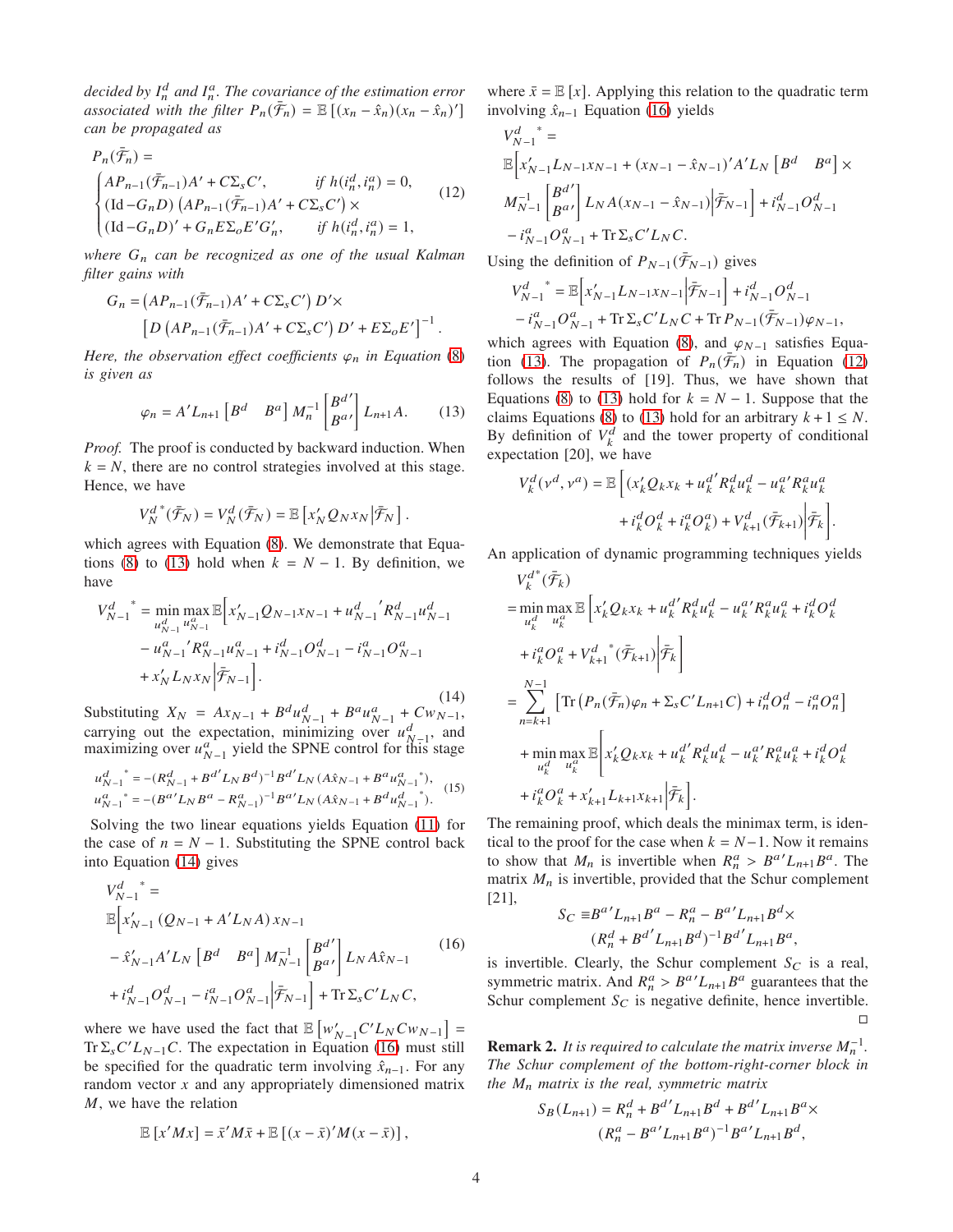*which is positive definite since*  $R_n^a > B^a L_{n+1} B^a$ , and hence *invertible. Therefore, the matrix*  $M_n^{-1}$  can be factored as *follows:*

<span id="page-4-1"></span>
$$
M_n^{-1} = \Omega T \Omega' \tag{17}
$$

*with*

<span id="page-4-2"></span>
$$
\Omega' = \begin{bmatrix} \text{Id} & B^{d'} L_{n+1} B^a \left[ R_n^a - B^{a'} L_{n+1} B^a \right]^{-1} \\ 0 & \text{Id} \end{bmatrix},
$$
  
\n
$$
T = \begin{bmatrix} S_B^{-1} (L_{n+1}) & 0 \\ 0 & -\left[ R_n^a - B^{a'} L_{n+1} B^a \right]^{-1} \end{bmatrix}.
$$
 (18)

*This allows the defender and the attacker to compute their SPNE control laws using explicit formulae,*

$$
\begin{split} u_n^{d^*}=&v_n^d(\bar{\mathcal{F}}_n)=-S_B^{-1}(L_{n+1})B^{d'}\times\\ &\Big\{\text{Id}+L_{n+1}B^a\Big[R_n^a-B^{a'}L_{n+1}B^a\Big]^{-1}B^{a'}\Big\}L_{n+1}A\hat{x}_n\\ u_n^{a^*}=&v_n^d(\bar{\mathcal{F}}_n)=\big[R_n^a-B^{a'}L_{n+1}B^a\big]^{-1}B^{a'}\times\\ &\Big(\text{Id}-L_{n+1}B^dS_B^{-1}(L_{n+1})B^{d'}\Big\}\text{Id}+L_{n+1}B^a\times\\ &\Big[R_n^a-B^{a'}L_{n+1}B^a\Big]^{-1}B^{a'}\Big\}\Big)L_{n+1}A\hat{x}_n. \end{split}
$$

**Remark 3.** The assumptions that  $R_n^a > B^{a'} L_{n+1} B^a$  is *not stringent in the setting of adversarial attacks since the cost of injecting malicious controls into the plant is usually expensive, much higher than the normal controls implemented by the defender.*

**Remark 4.** If it is assumed that the initial state  $x_0$  is known *to both players, the following initial conditions must hold for*  $P_0(\bar{F}_0)$  *in Equation* [\(12\)](#page-3-3):  $i_0^{\bar{d}} = i_0^a = 0$  *and*  $P_0(\bar{F}_0) = 0$ . This *is because the exact knowledge of the initial state*  $x_0$  *at no cost is preferable for the defender to a noisy and expensive initial observation. Hence, this is no incentive to observe for the defender, and as a result, there is no need to jam. If*  $x_0$  *is Gaussian distributed with mean*  $\bar{x}_0$  *and variance*  $\Sigma_0$ *, whose realization is unknown to both players but the statistics are known to both, then the following initial conditions hold in Equation* [\(12\)](#page-3-3)*:*

$$
\begin{aligned} P_0(\bar{\mathcal{F}}_0) &=&\quad\text{if }h(i_n^d,i_n^a)=0,\\ \begin{cases} \Sigma_0, &\text{if }h(i_n^d,i_n^a)=0,\\ \Sigma_0-\Sigma_0 D'[D'\Sigma_0 D+E'\Sigma_0 E]^{-1}D'\Sigma_0, &\text{if }h(i_n^d,i_n^a)=1. \end{cases} \end{aligned}
$$

Given  $I_{N=1}^d$  and  $I_{N-1}^a$ , the total expected cost conditioned on  $\overline{\mathcal{F}}_0$  for the defender with the SPNE control strategies is  $V_0^d$ \*. The cost includes the quadratic term  $\mathbb{E}\left[x_0'L_0x_0\right]\bar{\mathcal{F}}_0$ , the accumulated cost induced by system noise  $\sum_{n=0}^{N-1}$  Tr  $\Sigma_s C'L_{n+1}C$ , the accumulated cost induced by the estimation error  $\sum_{n=0}^{N-1} \text{Tr} P_n(\bar{\mathcal{F}}_n) \varphi_n$ , where the estimation error relies heavily on the observation and the jamming decisions, as well as the accumulated costs of observing  $\sum_{n=0}^{N-1} i_n^d O_n^d$  and that of jamming  $\sum_{n=0}^{N-1} i_n^d O_n^d$ .

Being aware of each other's strategies as shown by Equation [\(15\)](#page-3-4), the attacker and the defender deploy their SPNE control strategies according to linear control laws based on their estimate of the state. The jamming of the defender's observation can undermine the control performance, but at the same time, it also impairs the attacking performance at the physical layer since the attacker also suffers from less information, let alone the jamming cost  $O_n^a$ . Whether the defender should observe or not also depends on multiple factors including the cost of observation  $O_n^d$ , the control performance degradation caused by the estimation error  $\text{Tr} P_n(\bar{\mathcal{F}}_n)\varphi_n$ , and the implicit cost of offering more information to the attacker. We will shed more ligth on the observation and the jamming strategies in Section [III-B.](#page-4-0)

#### <span id="page-4-0"></span>*B. The Observation and the Jamming Strategies*

In Section [III-A,](#page-2-4) we have demonstrated that for any given observation sequences, the expected cost-to-go of the game under the SPNE control strategies after the observation and the jamming decision have been taken at time  $k$  is  $V_k^d$ ∗ . In this section, we derive the the procedures for finding the SPNE observation and jamming strategies by leveraging the results we have developed in Section [III-A.](#page-2-4)

Note that instead of the inner cost-to-go  $V_k^d(\bar{\mathcal{F}}_k)$ , the costto-go before the observation and the jamming decisions are made at stage k is  $f_k^d(\mathcal{F}_k)$  defined in Equation [\(6\)](#page-2-5). The strategies to be made are the observation strategy  $\mu_n^d$ , the jamming strategy  $\mu_n^a$ , and the control strategies  $\nu_n^d$  and  $\nu_n^a$ for all  $n \ge k$ . By the definition of  $V_k^d(\bar{\mathcal{F}}_k)$  in Equation [\(7\)](#page-2-6), the definition of  $f_k^d$  in Equation [\(6\)](#page-2-5) and the fact that  $\mathcal{F}_k \subset \bar{\mathcal{F}}_k$ , we have  $f_k^d(\hat{\mathcal{F}}_k) = \mathbb{E}\left[V_k^d(\bar{\mathcal{F}}_k)|\mathcal{F}_k\right]$ . The defender aims to find both the observation strategy and the control strategy that minimize  $f_k^d(\mathcal{F}_k)$  at every stage k given  $\mathcal{F}_k$  while the attacker aims to do the opposite. Since the control at time stage  $n \geq k$  dose not alter the information  $\mathcal{F}_k$ , with a slight abuse of notation, we can write

$$
f_k^{d^*}(\mathcal{F}_k) = \min_{\pi^d} \max_{\pi^a} f_k^d(\mathcal{F}_k) = \min_{\mu^d} \max_{\mu^a} \mathbb{E}\left[V_k^{d^*}\middle|\mathcal{F}_k\right]
$$

Using Equation [\(12\)](#page-3-3), Equation [\(8\)](#page-2-2) can be written

$$
V_k^{d^*} = \mathbb{E} \left[ x_k' L_k x_k | \bar{\mathcal{F}}_k \right] + \sum_{n=k}^{N-1} \text{Tr} \Sigma_s C' L_{n+1} C
$$
  
+ 
$$
\sum_{n=k}^{N-1} \text{Tr} \left[ Z \left( P_{n-1} (\bar{\mathcal{F}}_{n-1}) \right) - h(i_n^d, i_n^a) \times H(P_{n-1} (\bar{\mathcal{F}}_{n-1})) \right] \varphi_n + i_n^d O_n^d - i_n^a O_n^a,
$$

for  $k \geq 1$ , where

$$
Z(P) = APA' + C\Sigma_s C',
$$
  
 
$$
H(P) = Z(P)D'[D(Z(P))D' + E\Sigma_o E']^{-1}DZ(P).
$$

We define  $F_k^d(\mathcal{F}_k) = \mathbb{E}\left[V_k^d\right]$  $*$  | $\mathcal{F}_k$  |. Using the tower property yields

$$
F_k^d(\mathcal{F}_k) = K_k^d(\mathcal{F}_k) + J_k^d(\mu^d, \mu^a, \mathcal{F}_k),
$$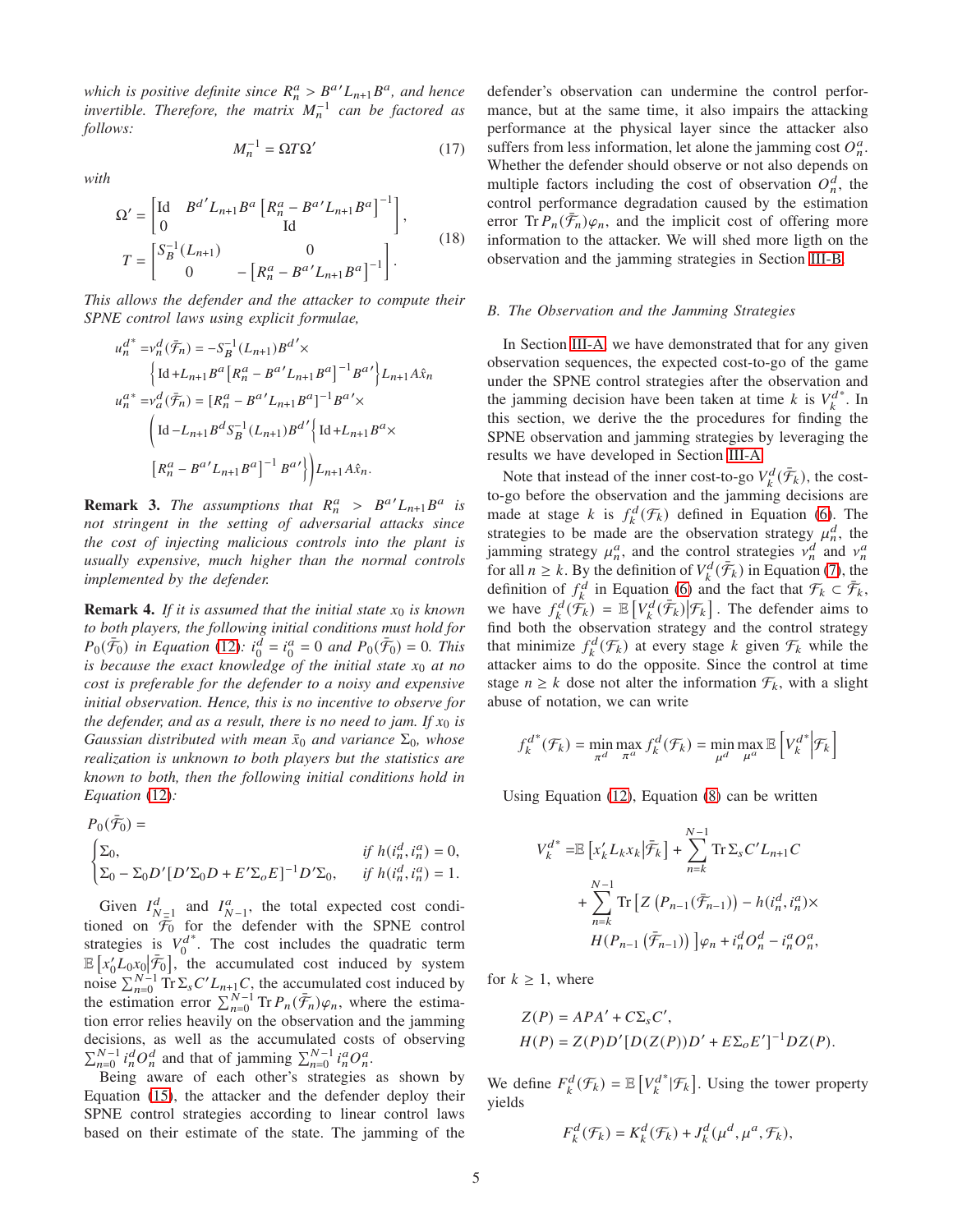where

$$
K_k^d(\mathcal{F}_k) = \mathbb{E}\left[x'_k L_k x_k \big| \mathcal{F}_k\right] + \sum_{n=k}^{N-1} \text{Tr}\,\Sigma_s C' L_{n+1} C,
$$
  

$$
J_k^d(\mu^d, \mu^a, \mathcal{F}_k) = \sum_{n=k}^{N-1} \text{Tr}\left[Z\left(P_{n-1}(\bar{\mathcal{F}}_{n-1})\right) - h(i_n^d, i_n^a) \times H(P_{n-1}(\bar{\mathcal{F}}_{n-1}))\right] \varphi_n + i_n^d O_n^d - i_n^a O_n^a.
$$

Therefore, to find the SPNE observation strategies, one can only focus on  $J_k^d(\mu^d, \mu^a, \mathcal{F}_k)$ , which we write as  $J_k^d(\mathcal{F}_k)$  for convenience in later discussion. Let us define the quantity  $J^d_k$  $^*(\mathcal{F}_k) = \min_{\mu^d} \max_{\mu^a} J_k^d(\mathcal{F}_k).$ 

If the SPNE observation and the jamming strategies have been given for every possible  $\mathcal{F}_{k+1}$ , then the rule for selecting the Nash equilibrium at stage  $k$ ,

$$
J_k^{d^*}(\mathcal{F}_k) = \min_{i_k^d} \max_{i_k^d} \text{Tr} \left[ Z\left(P_{k-1}(\bar{\mathcal{F}}_{k-1})\right) - h(i_k^d, i_k^a) \times \right. \\
 \left. H(P_{k-1}\left(\bar{\mathcal{F}}_{k-1}\right)\right) \left] \varphi_k + i_k^d O_k^d - i_k^a O_k^a \right. \\
 \left. + J_{k+1}^{d^*}(\mathcal{F}_{k+1}).\right.
$$

<span id="page-5-2"></span>for  $k = 1, 2, \dots, N - 1$  and we have  $J_N^d$  $* = 0$  by definition.

Proposition 1. *Suppose that there is a sequence of SPNE observation and jamming strategies*  $\{(\mu_n^d)\}$  $\mu_n^{a*}$ ,  $\mu_n^{a*}$ ),  $n = k +$  $1, \dots, N-1\}$ *. Then*  $J_{k+1}^d$ ∗ *can be expressed as a function*  $P_k(\bar{\mathcal{F}}_k)$ . There exists no Nash equilibrium at stage k if

<span id="page-5-1"></span>
$$
O_k^a \leq \text{Tr}\, H(P_{k-1})\varphi_k + J_{k+1}^{d}{}^*(Z(P_{k-1}))
$$
  
\n
$$
-J_{k+1}^{d}{}^*(Z(P_{k-1}) - H(P_{k-1})),
$$
  
\n
$$
O_k^d \leq \text{Tr}\, H(P_{k-1})\varphi_k + J_{k+1}^{d}{}^*(Z(P_{k-1}))
$$
  
\n
$$
-J_{k+1}^{d}{}^*(Z(P_{k-1}) - H(P_{k-1})),
$$
\n(19)

*where*  $P_{k-1} := P_{k-1}(\bar{\mathcal{F}}_{k-1})$  *for simplicity.* 

*Proof.* At stage  $k = N - 1$ , we have

$$
\begin{split} J^d_{N-1} \hskip-2pt \, \raisebox{2pt}{\text{\circle*{1.5}}}\hskip -2pt \, {}^*\! ( \mathcal{F}_{N-1} ) = & \min_{i^d_{N-1}} \max_{i^G_{N-1}} \text{Tr}\left[ Z\left(P_{N-2}\right) - h(i^d_{N-1},i^a_{N-1}) \times \right. \\ & \left. \qquad \qquad H(P_{N-2}) \right] \varphi_{N-1} + i^d_{N-1} O^d_{N-1} - i^a_{N-1} O^a_{N-1}. \end{split}
$$

Since the observation decision  $i_{N-1}^d$  and the jamming decision  $i_{N-1}^a$  are both binary, the game at stage  $N-1$  can be written in the form of a matrix game, which is given in Table [I.](#page-5-0) An simple analysis of the matrix game shows that if  $O_{N-1}^d \geq \text{Tr } H(P_{N-2})\varphi_{N-1}$ , the Nash equilibrium of the matrix game is  $i_{N-1}^d$  $i^a = 0$ ,  $i^a_{N-1}$  \* = 0; if

$$
O_{N-1}^d < \text{Tr}\, H(P_{N-2})\varphi_{N-1} \le O_{N-1}^a,
$$

there exists a Nash equilibrium of the matrix game; i.e.,  $i_{N-1}^d$  $i^* = 1$ ,  $i_{N-1}^a = 0$ ; there does not exist a Nash equilibrium if

$$
O_{N-1}^d < \text{Tr}\,H(P_{N-2})\varphi_{N-1}, \quad \text{and}
$$
\n
$$
O_{N-1}^a < \text{Tr}\,H(P_{N-2})\varphi_{N-1},
$$

which aligns with Equation [\(19\)](#page-5-1). Note that when the Nash equilibrium does exist,  $J^*_{N-1}(\mathcal{F}_{N-1})$  depends only on  $P_{N-2}$ except other system parameters and cost coefficients that are common knowledge to both players. Suppose that the claims in Proposition Proposition [1](#page-5-2) hold for  $k + 1$ . For stage  $k$ , we have

<span id="page-5-3"></span>
$$
J_{k}^{d^{*}}(\mathcal{F}_{k}) = \min_{i_{k}^{d}} \max_{i_{k}^{d}} \text{Tr} \left[ Z(P_{k-1}) - h(i_{k}^{d}, i_{k}^{a}) H(P_{k-1}) \right] \varphi_{k}
$$
  
+  $i_{N-1}^{d} O_{N-1}^{d} - i_{N-1}^{a} O_{N-1}^{a} + J_{k+1}^{d^{*}}(P_{k})$   
=  $\min_{i_{k}^{d}} \max_{i_{k}^{a}} \text{Tr} \left[ Z(P_{k-1}) - h(i_{k}^{d}, i_{k}^{a}) H(P_{k-1}) \right] \varphi_{k}$   
+  $i_{N-1}^{d} O_{N-1}^{d} - i_{N-1}^{a} O_{N-1}^{a}$   
+  $J_{k+1}^{d^{*}} \left( Z(P_{k-1}) - h(i_{k}^{d}, i_{k}^{a}) H(P_{k-1}) \right).$  (20)

The remaining proof follows the same procedures in the case of  $k = N - 1$ .

<span id="page-5-0"></span>**TABLE I**

\nTHE PAYOFF MATRIX FOR THE ZERO-SUM GAME BETWEEN THE DEFENDER AND THE ATTACKER AT SIGE 
$$
N - 1
$$
.

| $J_{N-1}^d$ |                  |                                                                      |                                                         |
|-------------|------------------|----------------------------------------------------------------------|---------------------------------------------------------|
|             |                  |                                                                      |                                                         |
| $i_{N-1}^d$ |                  | $\operatorname{Tr} Z(P_{N-2}) \varphi_{N-1} + O^d_{N-1} - O^a_{N-1}$ | $Tr[Z(P_{N-2}) - H(P_{N-2})] \times$<br>$\varphi_{N-1}$ |
|             | $\left( \right)$ | $Tr Z(P_{N-2})\varphi_{N-1}$                                         | $Tr Z(P_{N-2})\varphi_{N-1}$                            |

 $\Box$ 

We assume in the proof that when the margin is zero, there is no incentive for both players to act. The defender and the attacker have to decide at each stage whether to observe and to attack respectively yet simultaneously. When the conditions in Equation [\(19\)](#page-5-1) hold, there is an incentive to observe if the attacker does not jam but there always an incentive for the attacker to jam if the defender observes. Hence, there exists no Nash equilibrium in pure strategy. Now, suppose that the defender announces its observation decision first, then the attacker chooses whether to jam. That is to say at stage  $n$  the observation and the jamming strategies can be written as  $\mu_n^d(\mathcal{F}_n^d)$  and  $\mu_n^a(\mathcal{F}_n^a)$ , where

$$
\mathcal{F}_n^d = \mathcal{F}_n, \quad \mathcal{F}_n^a = \mathcal{F}_n \cup I_n^d.
$$

<span id="page-5-6"></span>**Theorem 2.** Under the information structure  $\mathcal{F}_n^d$  and  $\mathcal{F}_n^a$ , *for any stage*  $k \geq 1$ *, there always exist a pair of Subgame Perfect Equilibrium (SPE) strategies that depend only on*  $P_{k-1}$ . The equilibrium at stage  $k$  is  $(i_k^d)$ \*,  $i_k^{a*}$ ) = (1, 1) *if* 

<span id="page-5-4"></span>
$$
O_{k}^{d} < O_{k}^{a} < \text{Tr} H(P_{k-1})\varphi_{k} + J_{k+1}^{d}^{*}(Z(P_{k-1})) - J_{k+1}^{d}^{*}(Z(P_{k-1}) - H(P_{k-1}));
$$
\n(21)

The equilibrium is  $(i_k^d)$ \*,  $i_k^{a*}$ ) = (1,0) *if* 

<span id="page-5-5"></span>
$$
O_k^d < \text{Tr}\,H(P_{k-1})\varphi_k + J_{k+1}^{d^{-*}}(Z(P_{k-1})) - J_{k+1}^{d^{-*}}(Z(P_{k-1}) - H(P_{k-1})) \le O_k^d; \tag{22}
$$

and  $(i_k^d)$  $j_{k}^{a*}$ ,  $i_{k}^{a*}$ ) = (0,0) *otherwise. Hence,*  $J_{k}^{d}$ ∗ *also depends solely on*  $P_{k-1}$ *.* 

*Proof.* It is easy to see the hypothesis holds at stage  $N - 1$ . Suppose that the hypothesis is true for stage  $k+1$ . Following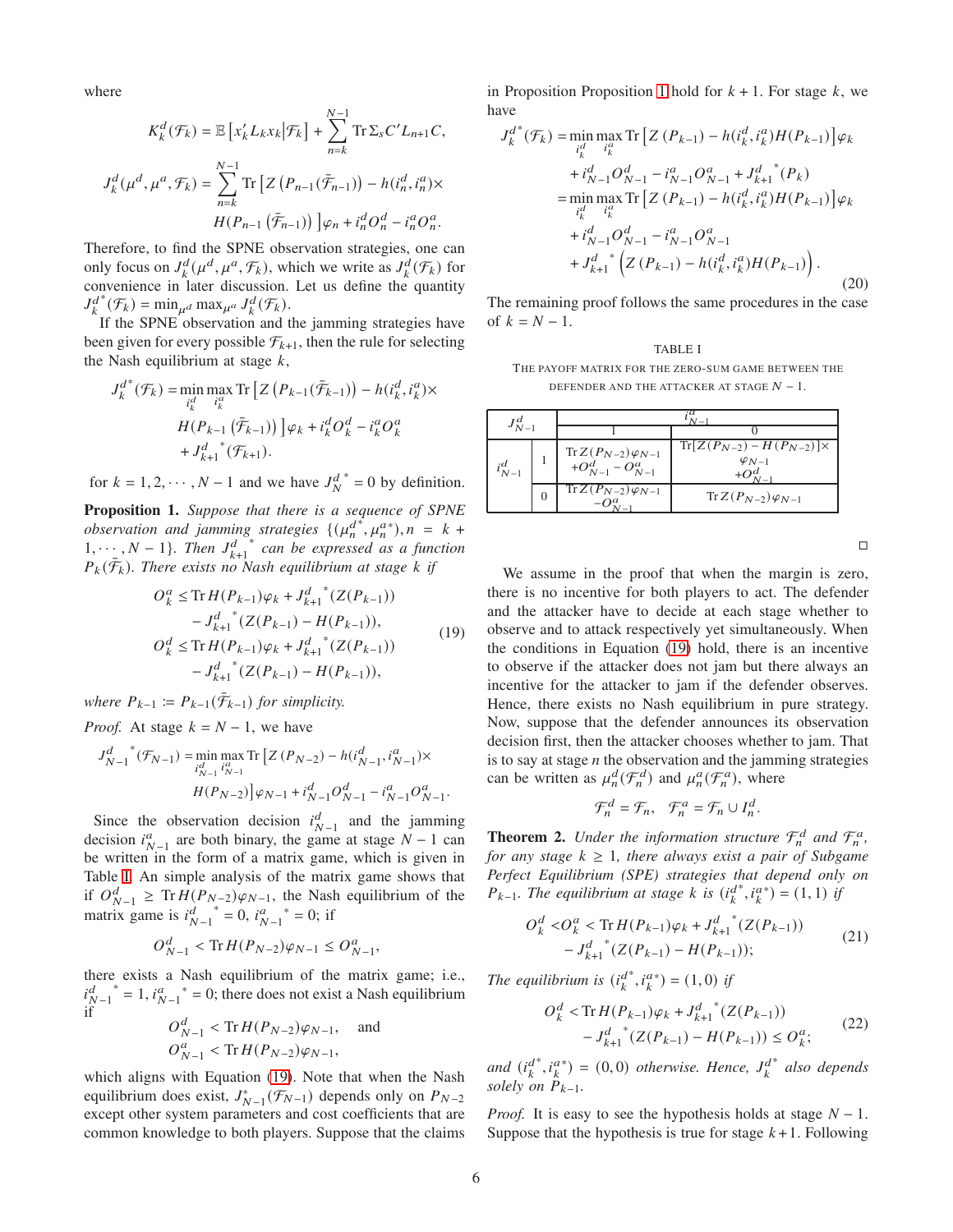the same argument in the proof of Proposition [1,](#page-5-2) we can arrive at the same matrix described by Table [II](#page-6-0) except that now the defender announces its observation decision first, then the defender reacts. In this circumstance, we have a Stackelberg game and a Stackelberg equilibrium. When the defender chooses not to observe, the best response of the attacker is not to jam since jamming generates no benefit but additional cost of jamming. This scenario gives  $(i_k^d, i_k^a) = (0, 0)$ and cost-to-go  $J_k^d = \text{Tr} Z(P_{k-1}) \varphi_k + J_{k+1}^d$  $*(Z(P_{k-1}))$ . When the defender chooses to observe, the best response of the attacker is to jam if  $O_k^a < Tr H(P_{k-1})\varphi_k + J_{k+1}^d$  $\int_{0}^{1} (Z(P_{k-1})) J_{k+1}^d$ \* $(Z(P_{k-1}) - H(P_{k-1}))$ , which gives cost-to-go  $J_k^d$  =  $\text{Tr}\,Z(P_{k-1})\varphi_k + O_k^d - O_k^a + J_{k+1}^d$ \* $(Z(P_{k-1}))$ . The best response becomes not jamming if  $O_k^a \geq \text{Tr} H(P_{k-1}) \varphi_k +$  $J_{k+1}^d$ \* $(Z(P_{k-1})) - J_{k+1}^d$ \* $(Z(P_{k-1}) - H(P_{k-1}))$ , which produces cost-to-go Tr[ $Z(P_{k-1})-H(P_{k-1})\times \varphi_k+O_k^d+J_{k+1}^d$ \* $(Z(P_{k-1}) H(P_{k-1})$ ). The defender then makes appropriate observation decision that generates the least cost-to-go by anticipating the best response of the attacker. Following this logic, we obtain that the equilibrium at stage  $k$  is  $(i_k^d)$  $(i_k^a)^* = (1, 1)$  if

$$
O_k^d < O_k^a < \text{Tr}\,H(P_{k-1})\varphi_k + J_{k+1}^{d^{-*}}(Z(P_{k-1}))
$$
  
-  $J_{k+1}^{d^{-*}}(Z(P_{k-1}) - H(P_{k-1}));$ 

The equilibrium is  $(i_k^d)$ \*,  $i_k^{a*}$ ) = (1,0) if

$$
O_k^d < \text{Tr}\, H(P_{k-1})\varphi_k + J_{k+1}^{d^{-*}}(Z(P_{k-1})) - J_{k+1}^{d^{-*}}(Z(P_{k-1}) - H(P_{k-1})) \le O_k^a;
$$

and  $(i_k^d)$ \*,  $i_k^{a*}$ ) = (0, 0) otherwise.

<span id="page-6-0"></span>TABLE II THE PAYOFF MATRIX FOR THE ZERO-SUM GAME BETWEEN THE DEFENDER AND THE ATTACKER AT STAGE  $k \geq 1$ .

| $i_k^d$ |   | $Tr Z(P_{k-1})\varphi_k$<br>$+O^d_k-O^a_k$<br>$(Z(P_{k-1}))$ | $Tr[Z(P_{k-1}) - H(P_{k-1})] \times$<br>$\varphi_k + O_k^d$<br>$+J_{k+1}^{d}$ (Z(P <sub>k-1</sub> ) – H(P <sub>k-1</sub> )) |
|---------|---|--------------------------------------------------------------|-----------------------------------------------------------------------------------------------------------------------------|
|         | 0 | $\overline{\text{Tr }Z}(P_{k-1})\varphi_k$<br>$Z(P_{k-1})$   | $Tr Z(P_{k-1})\varphi_k$<br>$+J_{k+1}^{d}^{*}(Z(P_{k-1}))$                                                                  |

Hence, the strategies at stage  $k$  depend solely on  $P_{k-1}$ . And  $J_k^d$ <sup>\*</sup> is a function of  $P_{k-1}$ . Here, we assume that there is no incentive to act when the margin between two actions is zero.  $\Box$ 

Even though in some circumstances, the defender will be better off if she/he can receive the observation, she/he will not observe to avoid additional cost of observation since she/he can anticipate the observation being jammed.

**Corollary 1.** Suppose that at each stage k, the attacker *announces her/his jamming decision first, then the defender reacts; i.e.,*  $\mathcal{F}_{k}^{a} = \mathcal{F}_{k}$  and  $\mathcal{F}_{k}^{d} = \mathcal{F}_{k} \cup I_{k}^{a}$ . The equilibrium at *stage*  $k$  *is* ( $i_k^d$  $(x_k^*, i_k^a^*) = (0, 0)$ <sup>k</sup>if

$$
O_k^d \ge \text{Tr}\, H(P_{k-1})\varphi_k + J_{k+1}^{d^{-*}}(Z(P_{k-1}))
$$
  
-  $J_{k+1}^{d^{-*}}(Z(P_{k-1}) - H(P_{k-1}));$ 

the equilibrium is  $(\hat{\mu}^d_k)$ \*,  $i_k^{a*}$ ) = (0, 1)

$$
O_k^d + O_k^d < \text{Tr}\, H(P_{k-1})\varphi_k + J_{k+1}^{d^{-*}}(Z(P_{k-1})) - J_{k+1}^{d^{-*}}(Z(P_{k-1}) - H(P_{k-1}));
$$

and  $(i_k^d)$  $(i_k^a)^* = (1, 0)$  *otherwise.* 

Here, we use the same notation  $J_k^d$ ∗ for games with different information structures.

Remark 5. *The dynamic programming equation in Equation* [\(20\)](#page-5-3) *can be thought of as a dynamic programming equation for a deterministic system with state*  $P_k$  *and controls*  $i^d_k$ ,  $i^a_k$ . The nonlinear state dynamics are  $P_{k+1}$  =  $Z(P_k) - h(i_k^d, i_k^a) \cdot H(P_k)$  with the stage cost being  $\text{Tr} \, P_k \varphi_k^d +$  $i_k^d O_k^d - i_k^a O_k^{\hat{a}}$ .

Note that  $P_k = Z(P_{k-1}) - H(P_{k-1})$  if the observation is made and not jammed. Since  $H(P_{k-1})$  is always positive semi-definite, at stage  $k$ , if the observation is missing, i.e.,  $h(i_k^d, i_k^a) = 0$  and  $P_k = Z(P_{k-1})$ , the covariance of estimate error  $P_k$  will be larger than the covariance when there is an observation received. Here, by saying the covariance of estimate error  $P_k$  is larger than the covariance of estimate error  $P'_k$ , we mean  $P_k \ge P'_k$ . Note that the instantaneous cost at stage  $k$ , is Tr  $P_k \varphi_k \equiv \mathbb{E}[(x_k - \hat{x}_k)' \varphi_k (x_k - \hat{x}_k)].$  From Equations [\(13\)](#page-3-0) and [\(17\)](#page-4-1), we know

$$
\varphi_k = A' L_{k+1} \begin{bmatrix} B^d & B^a \end{bmatrix} \Omega T \Omega' \begin{bmatrix} B^{d'} \\ B^{a'} \end{bmatrix} L_{k+1} A,
$$

where  $T$ , as we can see in Equation [\(18\)](#page-4-2), is a block diagonal matrix with two blocks  $S_B^{-1}(\bar{L}_{k+1})$  and  $-(R_n^a - B^a' L_{n+1} B^a)^{-1}$ . Since the former block is positive definite and the later is negative definite,  $\varphi_k$  is neither positive semi-definite nor negative semi-definite. That means  $Tr P_k \varphi_k$  could be negative. The interpretation is that a larger estimate error may not be always detrimental to the defender in the presence of attacks since the observation can help the attacker inject a better control into the physical plant. Thus, even when the cost of observation  $O_k^{\tilde{d}}$ ,  $k = 0, 1, \dots, N-1$  is zero, the defender will not have incentives to observe at each stage. However, when  $R_k^a \to \infty$  which means that there will be no attacks on the physical plant due to high costs,  $\varphi_k$  becomes positive semi-definite and in this circumstance, the defender will favor a smaller covariance.

A special case of our framework is when the defender can obtain perfect observations. That is when  $D = Id$  and  $E = 0$  or  $\Sigma<sub>o</sub> = 0$ . In this circumstance, the covariance of the estimate error propagates as

$$
P_n(\bar{\mathcal{F}}_n) = \begin{cases} AP_{n-1}(\bar{\mathcal{F}}_{n-1})A' + C\Sigma_s C', & \text{if } h(i_n^d, i_n^a) = 0, \\ 0, & \text{if } h(i_n^d, i_n^a) = 1, \end{cases}
$$

with the initial condition

$$
P_0(\bar{\mathcal{F}}_0) = \begin{cases} \Sigma_0, & \text{if } h(i_0^d, i_0^a) = 0, \\ 0, & \text{if } h(i_0^d, i_0^a) = 1. \end{cases}
$$

The rest of the derivation will follow the results we have developed for the noisy observation case.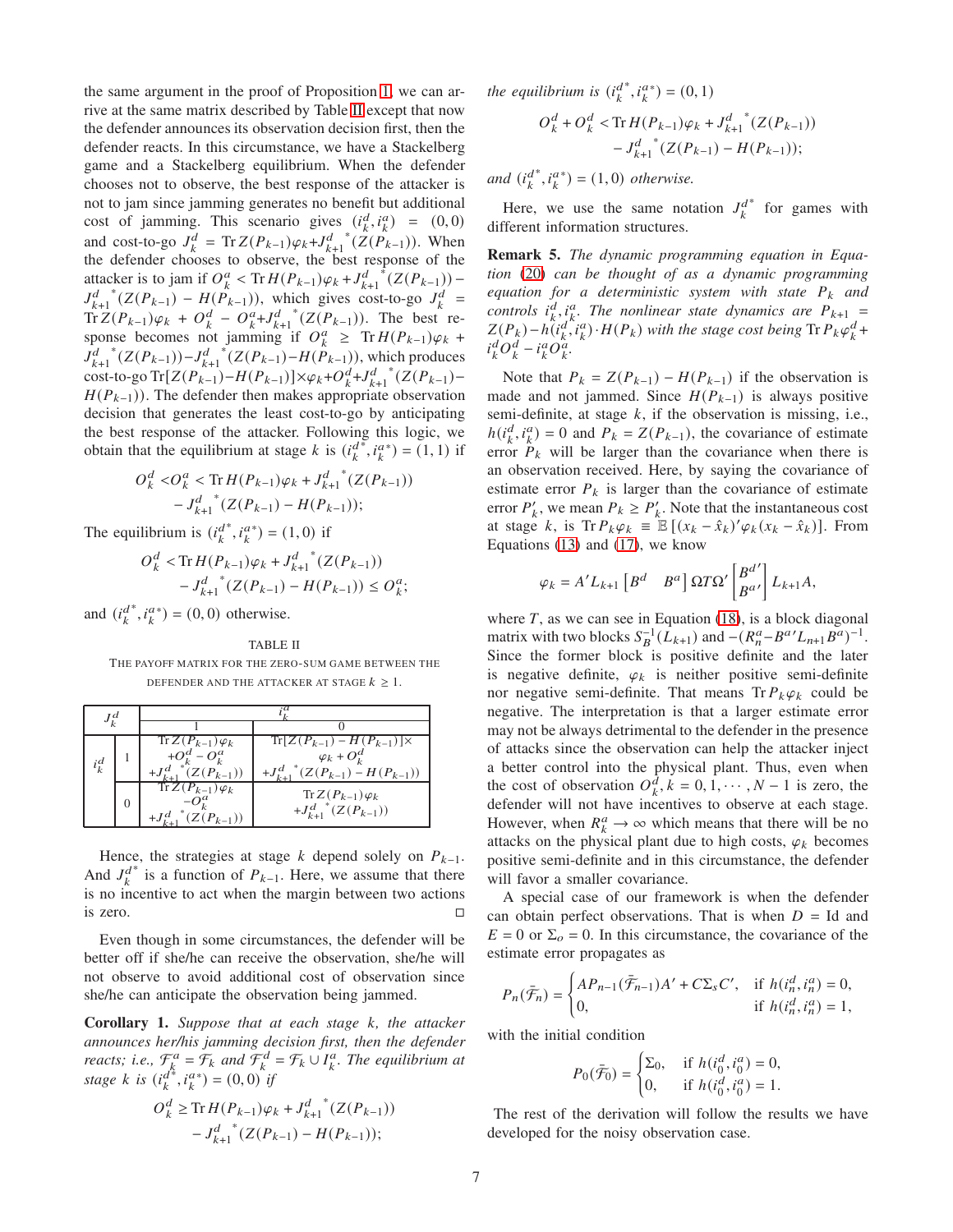## *C. Computation*

From Section [III-B,](#page-4-0) we know that the SPNE observation strategies can be derived from a sequence of dynamic programming equations. However, it is impossible to obtain a closed-form expression of the observation value function  $J_k^d$ ∗ for all  $k$  due to the nonlinearity of the covariance propagation [\(12\)](#page-3-3) and the discrete strategies of observing and jamming at each stage. In this section, we consider two computational methods the compute the SPNE observation and jamming strategies. One is to use policy iteration type of algorithms and another is to take decisions online by leveraging precomputed values. We focus on the case when the defender announces her/his observation decision first.

<span id="page-7-1"></span>*1) Policy Iteration Type of Algorithms:* This computational method follows the idea of policy iteration [22]. The SPNE observation solution can be obtained by the following procedure.

- 1) Pick arbitrary observation and jamming sequences  $\tilde{I}_{N-1}^d$  and  $\tilde{I}_{N-1}^a$  that do not contain  $(i_k^d, i_k^a) = (0, 1)$  (not an equilibrium for sure) for every  $k = 0, 1, \dots, N - 1$ .
- 2) Policy Evaluation: Given  $\tilde{I}^d_{N-1}$  and  $\tilde{I}^a_{N-1}$ , generate a sequence of value functions  $\tilde{J}_k^d$  and  $\tilde{J}_k^a$  according to

$$
J_k^{d^*}(P) = \text{Tr}\,Z(P)\varphi_k + O_k^d - O_k^a + J_{k+1}^{d^*}(Z(P)),
$$
  
When  $\tilde{i}_k^d = 1, \tilde{i}_k^d = 1$ ;  

$$
J_k^{d^*}(P) = \text{Tr}[Z(P) - H(P)]\varphi_k + O_k^d
$$

$$
+J_{k+1}^{d^*}(Z(P) - H(P)),
$$
  
When  $\tilde{i}_k^d = 1, \tilde{i}_k^d = 0$ ;  

$$
J_k^{d^*}(P) = \text{Tr}\,Z(P)\varphi_k + J_{k+1}^{d^*}(Z(P)),
$$
  
When  $\tilde{i}_k^d = 0, \tilde{i}_k^d = 0$ .

- 3) Policy update: Given the value functions  $\tilde{J}_k^d$  computed in 2), generate new sequences of observation and jamming decisions  $I_{N-1}^d$  and  $I_{N-1}^a$  according to Equations [\(21\)](#page-5-4) and [\(22\)](#page-5-5) in Theorem [2.](#page-5-6)
- 4) Replace  $\tilde{I}_{N-1}^d$  and  $\tilde{I}_{N-1}^a$  with  $I_{N-1}^d$  and  $I_{N-1}^a$  respectively in 2), and continue until  $\tilde{I}_{N-1}^d = I_{N-1}^d$  and  $\tilde{I}_{N-1}^a = I_{N-1}^a$ .

No claim is made that the convergence of this procedure is guaranteed. But if convergence does occur, the sequences  $I_{N-1}^d$  and  $I_{N-1}^a$  are equilibrium and the cost-to-go functions  $J_k^{N-1}$  obey Equation [\(20\)](#page-5-3).

 $\chi^2$  bocy Equation (20).<br>
<sup>2</sup>) *Backward Enumeration Algorithm:* Leveraging the re-sults in Theorem [2,](#page-5-6) we can write  $J_k^d$  $*(P)$  in the following manner.

$$
J_k^{d^*}(P) = \begin{cases} \operatorname{Tr} Z(P) \varphi_k + O_k^d - {O_k^a} + {J_{k+1}^d}^*(Z(P)), \\ \text{if } O_k^d < O_k^a < \mathcal{T}_k(P); \\ \operatorname{Tr}[Z(P) - H(P)] \varphi_k + {O_k^d} + {J_{k+1}^d}^*(Z(P) - H(P)), \\ \text{if } O_k^d < \mathcal{T}_k(P) \leq O_k^a; \\ \operatorname{Tr} Z(P) \varphi_k + {J_{k+1}^d}^*(Z(P)), \\ \text{otherwise}, \end{cases}
$$

with  $J_N^d$ \* = 0 and  $\mathcal{T}_k(P) := \text{Tr} H(P) \varphi_k + J_{k+1}^d$  $*(Z(P)) J_{k+1}^d$  $*(Z(P) - H(P))$ . At any given stage k, there is only a finite number of distinct covariance  $P_k$  for all possible  $I_k^d$ 

and  $I_k^a$ . Thus, it is sufficient to find the SPNE observations and jamming strategies by computing and storing a finite number of values to characterize the value functions in the absence of a full characterization over the entire space of symmetric positive semi-definite matrices. For example, at stage  $k = 0$ , we only have two possible  $P_0$  which are  $\Sigma_0$ and  $\Sigma_0 - \Sigma_0 D' [D' \Sigma_0 D + E' \Sigma_0 E] D' \Sigma_0$ . At stage  $k = N - 1$ . there are  $2^{N-1}$  possible values of  $P_{N-2}$  for all possible  $\mathcal{F}_{N-1}$ . Hence, the total number of values needed to store for a given game of horizon  $N$  is

$$
\sum_{k=0}^{N-1} = 2^{N+1} - 2 \le 2^{N+1}.
$$

If the defender can obtain perfect observation, at stage  $k$ , there are  $k + 1$  possible values  $P_{k-1}$ . The total number of values needed is

$$
\sum_{k=0}^{N-1} k + 1 = \frac{N(N-1)}{2}.
$$

Remark 6. *In order to compute the observation decision online, we require that the maximum number of values needed to be stored is of order* 𝑂(2 <sup>𝑁</sup> )*. When the defender can receive perfect observation, i.e.,*  $D = I$  *and*  $E = 0$ *, the maximum number of values needed to be stored is of*  $order\ O(n^2)$ . For  $N = 30$ , the total number of values *needed to be stored is approximately*  $10^{10}$ *. It is apparent that if players receive noisy observation, for problems of any appreciable size, the amount of storage required can easily become prohibitive. One can resort to computational method in Section [III-C.1](#page-7-1) to find the SPNE strategies. However, if players do have perfect observations, the backward enumeration approach can be done in polynomial time, which becomes a better choice than the policy iteration type of approach since it can guarantee the finding of the SPNE strategies and support online decision making.*

### IV. NUMERICAL STUDY

<span id="page-7-0"></span>It is instructive to present some numerical studies of the results in Section [III.](#page-2-1) Our focus will be given to the observation and the jamming strategies. A scalar case will suffice to illustrate the interesting nature of the observation and the jamming sequences. A scalar case will even be more illustrative in some way. Our results and computational approaches can be effortlessly applied to higher dimensions. Suppose that

$$
x_{n+1} = ax_n + u_n^d + u_n^a + w_n,
$$
  
\n
$$
\tilde{y}_n = x_n + v_n,
$$
  
\n
$$
y_n = i_n^d (1 - i_n^a) \tilde{y}_n,
$$
  
\n
$$
\Sigma_s = 4; \Sigma_0 = 1, \Sigma_o = \sigma,
$$
  
\n
$$
Q_n = 1, R_n^d = 1, O_n^d = o^d, O_n^d = o^a \quad 0 \le n \le N - 1
$$
  
\n
$$
Q_N = 8; R_{N-1} = 10,
$$
  
\n
$$
R_n^a = r^a, \quad 0 \le n \le N - 2
$$

We choose a total running time of  $N = 30$ . The unassigned parameters include system matrix parameter  $a$ , the cost of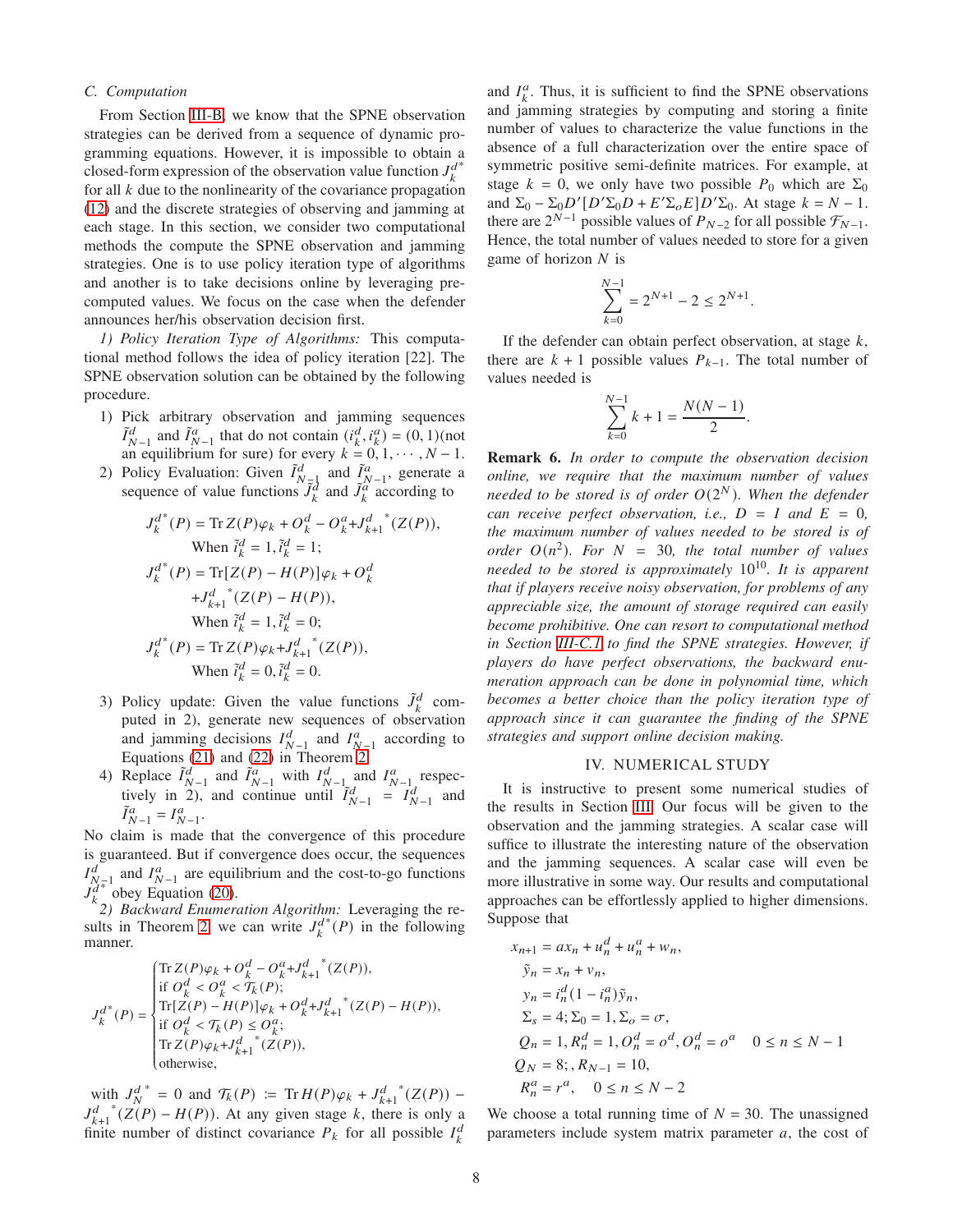

<span id="page-8-0"></span>Fig. 1. The observation decisions by the defender and the jamming decisions by the attacker over 30 stages. Here,  $a = 0.9$ ,  $o_d = 0$ ,  $o_a = 15$ , and  $\sigma = 1$ .

physical attackers  $r^a$ , the observation noise variance  $\sigma$ , and the observation  $o^d$  and jamming cost  $o^d$ , which are subject to change in the experiment. The computation follows the policy iteration-based algorithm.

Figure [1](#page-8-0) shows the observation decision sequences and the jamming sequences for various costs of physical attacks. Fixed values of  $a = 0.9$ ,  $o_d = 0$ ,  $o_a = 15$ , and  $\sigma = 1$ are used. They give a slight stable system with zero cost of observation, cost of jamming being 15, and variance of observation noise being 1. The experiments are conducted for  $r^a = 0.9, 1.5,$  and 8.0. The cost of attacking the physical plant has a strong impact on both the observation and the jamming decisions. When the cost of physical attacks is low, the defender does not observe at some stages even when there is no cost of observation. This is because observations at some stages will bring additional information that can be leveraged by the attacker, who is powerful in the physical side (i.e.,low cost of attacking), to compute her/his attacks on the physical plant. As the cost of physical attacks increases, undaunted by the additional information to the attacker, the defender observes at each stage when  $r^a = 1.5$ . As the cost of physical further increases to  $r^a = 8.0$ , the attacker enjoys less benefit from additional observations since her/his physical attacks are constrained by high costs. Hence, the attacker tends to jam more to prevent the defender from receiving observations.

Figure [2](#page-8-1) shows the observation decision sequences and the jamming sequences under different system parameters. Fixed values of  $r_a = 1.5$ ,  $o_d = 0$ ,  $o_a = 15$ , and  $\sigma = 1$  are used. Sequences are shown for  $a = 0.5$ , a highly stable system,  $a =$ 0.9, a slightly stable system, and  $a = 1.1$ , an unstable system. In all three cases, the defender chooses to observe at every stage because the attacks on the physical plant are limited by the high cost of attacking. Additional information will benefit the defender more. A highly stable system, say  $a = 0.5$ , usually produces a very low-performance degradation when an observation is missing. Hence, intimidated by the cost of jamming, the attacker has no incentive to jam any of the observations. A slightly stable system can be affected by the attacker through jamming even if the cost of physical attacks



<span id="page-8-1"></span>Fig. 2. The Observation decisions by the defender and the jamming decisions by the attacker over 30 stages. Here,  $r_a = 1.5$ ,  $o_d = 0$ ,  $o_a = 15$ , and  $\sigma = 1$ .

is high. The attacker tends to jam economically. That is to jam near the end of the game to induce a considerable loss to the defender because  $Q_N = 8$  is much higher than  $Q_n = 1$  for  $n \leq N-1$ . When the defender deals with an unstable system, the attacker simply jams every stage so that the defender cannot stabilize the system due to no received observation. The defender could have chosen not to observe because the observation will be jammed anyway. But this is a zero-sum game, so the defender can at least gain a little from the attacker's cost induced by jamming.

Figure [3](#page-9-0) shows the number of observations and jammings as a function of observation noise variance  $\sigma$ . Fixed values  $a = 1.1$ ,  $o_d = 25$ ,  $o_a = 40$ , and  $r_a = 20$  are used. The cost of physical attacks is set to be high which means the attacker has limited capability at the physical side. When the cost of jamming is also high  $o^a = 6000$ , the game is degenerated to resemble an optimal control problem with observations that are costly and controlled. The curve regarding the number of observations shows some unusual results. As the observation noise variance  $\sigma$  increases, the observation will be considered to be less valuable intuitively since it will contain less useful information about the state of the system. Grounded on this argument, one would expect the number of observations goes down monotonically to zero as  $\sigma$  goes to infinity. Economically, it means that we should never pay for worthless information. However, the first blue curve of Figure [3](#page-9-0) indicates that when the observation noise variance grows from a small to a moderately large value, it is better to actually increase the number of observations. This means when the information content of each individual observation is degraded slightly, it is better to pay the cost of making extra observations in order to make a better estimate. When the cost of jamming is lower, say when  $o^a = 40$ , the defender observes more frequently when the observation noise variance is low because the defender knows that the attacker will be jamming (if the attacker does not jam, the defender will receive high-quality information to stabilize the system while the attacker can do little with the information). Doing so will render the attacker suffer more cost of jamming due to the fact that  $O_n^a > O_n^d$ . As the observation noise